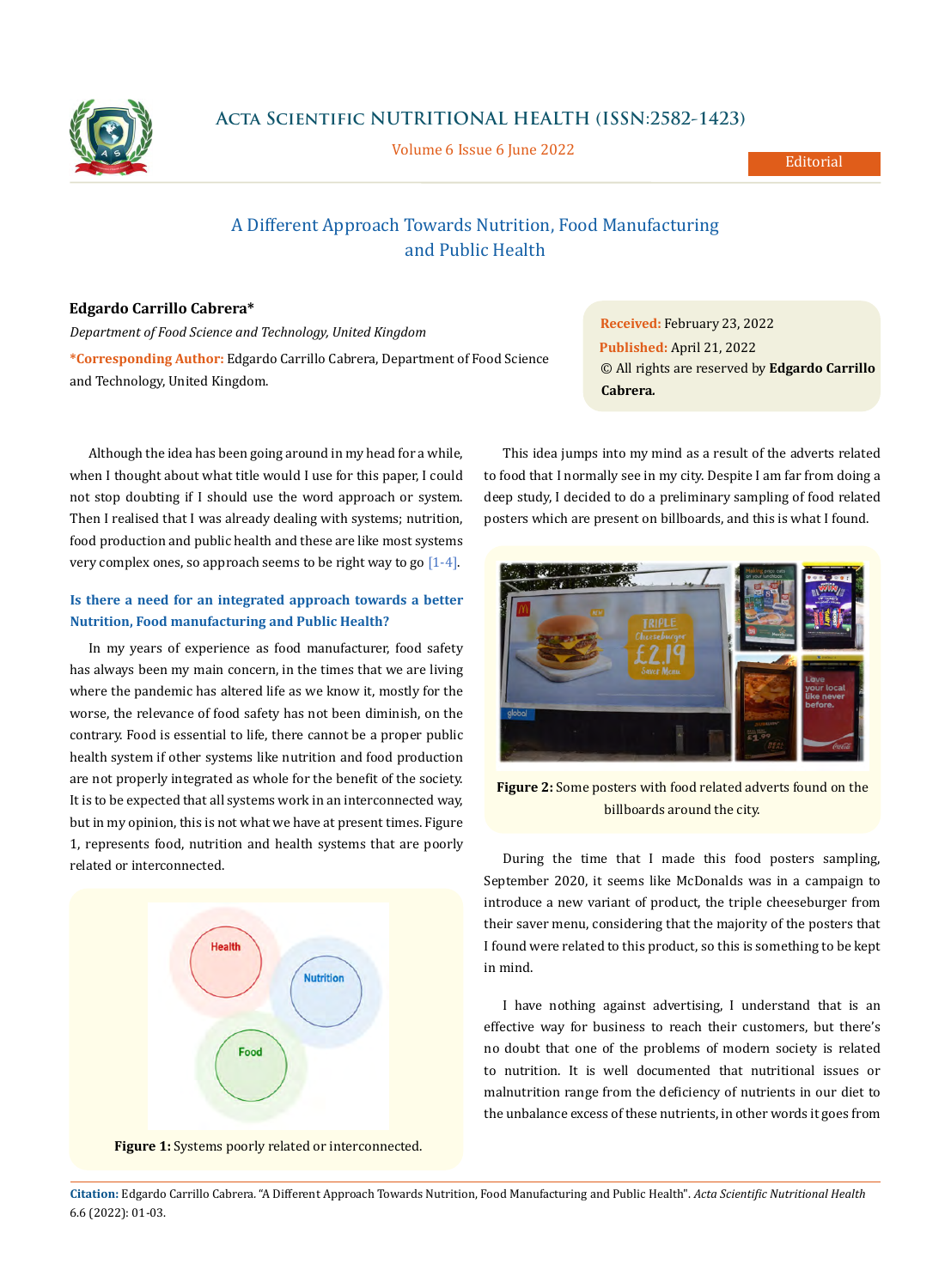underweight individuals to extremely obese ones (Malnutrition is a world health crisis). The amount of health problems that malnutrition causes are too important to be disregarded and the level of resources, human and economic, needed to correct them are very significant. But in most cases, we keep fighting the consequences of the problems caused by a poor nutrition and not the causes.

#### **Cravings (the ones for food)**

What is the real source our cravings for a certain kind of food?

It is said that usually this is determined by a specific need of our organism, something that is lacking and needs to be supplied (What do your cravings mean?), but the opinions related to the origins of our cravings for food are not unanimous around a single idea. In an article by Jessica Brown (Why you shouldn't trust your food cravings) it is stated that: "Much of the research into cravings has instead found that there are probably several causes for cravings and they're mostly psychological".

We should all know that our craves for food since many years now have also been determined by the manipulation of our senses. I cannot say that every manipulation is by nature a negative one, but is not a secret that we get more manipulation from advertisement that incite us to consume food which is not precisely the best nutritional quality one, see figure 3.



**Figure 3:** Advertisements by food business.

The food advertisements found around the city are not only those for food producers, we also have food retailers which in many cases are food producers too, this is why I refer to them all as food business in general.

It comes to my attention that of all food advertisements found, only 1 in 10 actually embraces the concept of what we call a balance diet. Is it because Morrisons is a food retailer and is easier for them to show what should go into a lunch box, is actually what we can call a balance diet?

#### **Maybe it is**

But, shouldn't we have more advertisements of this kind around our cities. What is your experience in your city in relation to this situation of food advertisement?

Do you think that the actual approach is orientated to achieve a better public health through a better nutrition provided by the food that should be consumed? Is it the case that food production, nutrition and public health are properly integrated systems for the benefit of the individuals and the society? I think that we need a different approach, what do you think?



**Figure 4:** Two different approaches to the same situation.

**Citation:** Edgardo Carrillo Cabrera*.* "A Different Approach Towards Nutrition, Food Manufacturing and Public Health". *Acta Scientific Nutritional Health*  6.6 (2022): 01-03.

02